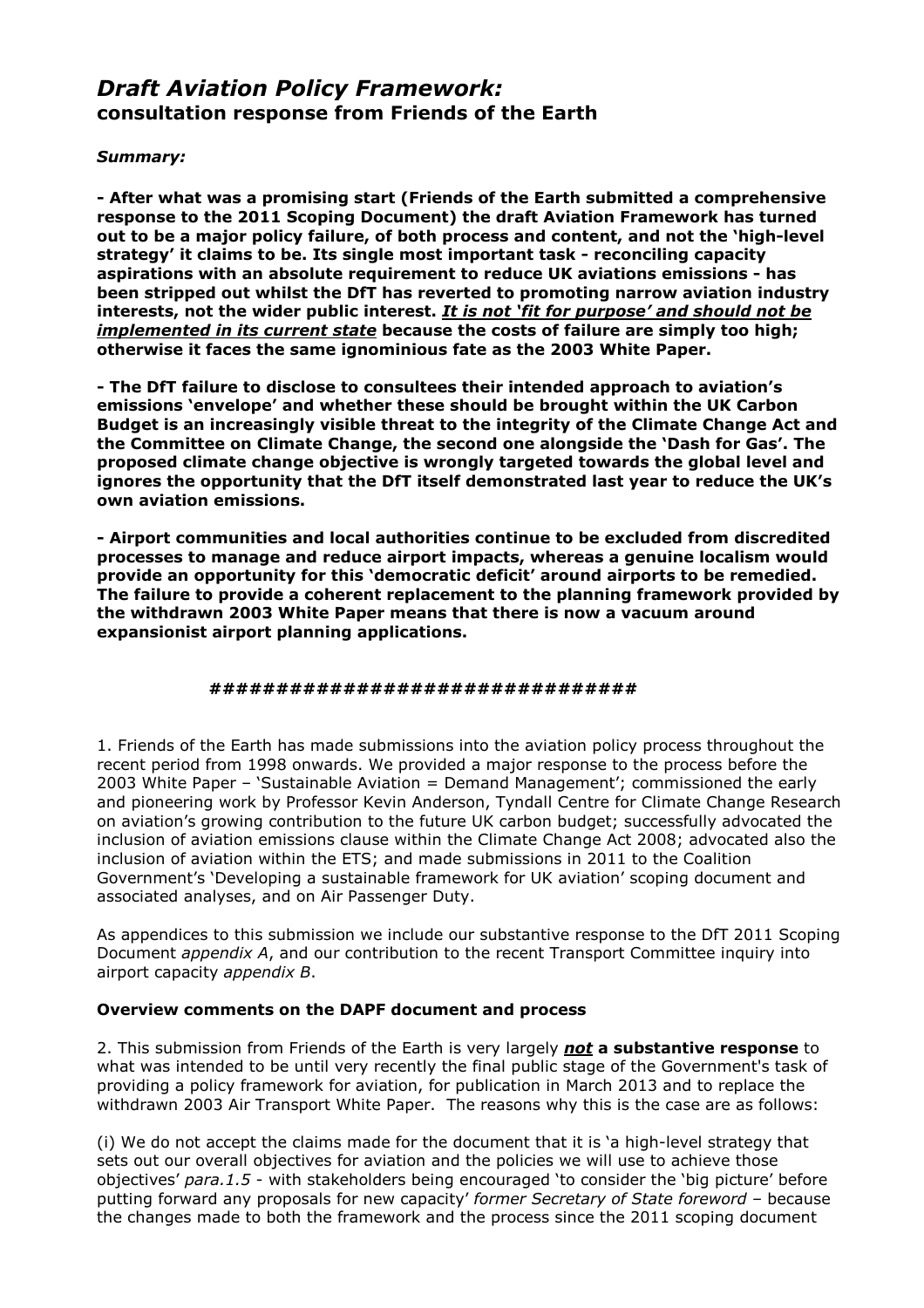have effectively emptied the DAPF of most of its essential substantive content. Our reasons for reaching this conclusion are set out in our submission to the Transport Committee inquiry and in particular in paragraphs 9-12 thereof.

(ii) The withdrawal of the critical issues of airport capacity (now remitted to the Davies Commission) and climate change (in terms of an established government position) from the DAPF content would require consultees to address all issues of aviation policy in the absence of these two key factors, where in fact it is *their* interaction that must effectively shape the entire policy framework. We will not do this.

(iii) There is no visible or demonstrated continuity between the 2011 Scoping Document and its nearly 50 questions - which encompassed capacity and climate change properly – and DAPF and its different structure of questions; nor is there a narrative that explains out what has happened during these last stages of what was meant to be a properly iterative sequence: SAFSD -> consultation responses -> DAPF. There is little evidence that substantive responses submitted to the Scoping Document by all parties - the Friends of the Earth submission was some 30 pages long - have been folded into the process. Earlier contributions to the process made by the DfT itself - for example the important findings of the MAC technical report of August 2011  $^1$  - are not visibly encompassed within DAPF.

(iv) Furthermore Government has not set out its position on critical issues (and particularly the airport capacity and climate change 'envelopes') which would have permitted consultees at this last consultative stage to first be informed by this information and analysis and then respond to/challenge it before the determination of final framework. Without either detailed substantive content and proposals (of the type made available by DfT during the 2003 process) or the developing direction of government thinking having been made available, then it cannot be clear what is the evidence base on which the policy framework will be resting.

(v) In terms of 'sins of omission', the policy option of demand management has been removed from the DAPF – and therefore from the toolbox of measures available for consultees to debate and recommend - even though it did feature albeit marginally in SAFSD (see question 5.22). In 2003 the concept of demand management was airbrushed out of the entire policy debate; in 2011 the pretext that 'fiscal measures … are a matter for HM Treasury' was used to keep taxation and associated mechanisms out of the basket of initiatives tested by the DfT consultants to reduce aviation emissions  $^2$ , and the application of slot auctioning to ATMs was similarly not tested. Stakeholders who want to advocate demand management as a way of squaring the circle between pressures on capacity and emissions obligations are therefore disadvantaged compared to those arguing simply for physical expansion at this or that airport location.

(vi) Since the scoping document stage the DfT policy process has been the subject of relentless and disruptive public relations and lobbying pressure by industry and party political interests - complaining about 'delay and dither', and focusing on capacity expansion alone resulting in substantial changes to the process even after the draft APF was published in July 2012 (the principal of these being the announcement of the Davies Commission on 7th September). These industry representations have filled the vacuum created by the absence of an impartial DfT evidence base.

(vii) Some of the work is not to an adequate standard. For example the 'objectives' set out on DAPF pages 7-9 of do not constitute properly framed objectives that can be used to drive and direct a long-term aviation policy; they are not SMART and are without appropriate quantification, and they are poorly worded. Above all they do not engage with the principal longterm issue for UK aviation: to reconcile capacity requirements with emissions reductions.

(viii) Compared to the slightly more neutral language and presentation of the 2011 scoping document the DAPF represents a reversion to the approach which produced the 2003 White Paper, where DfT appeared to understand its role to be that of promoter/sponsor of the

<sup>1</sup> *A marginal abatement cost curve model for the UK aviation sector* EMRC/AEA August 2011

<sup>2</sup> *Government Response to the Committee on Climate Change Report on Reducing CO2 Emissions from UK Aviation to 2050* Aug 2011 para 1.13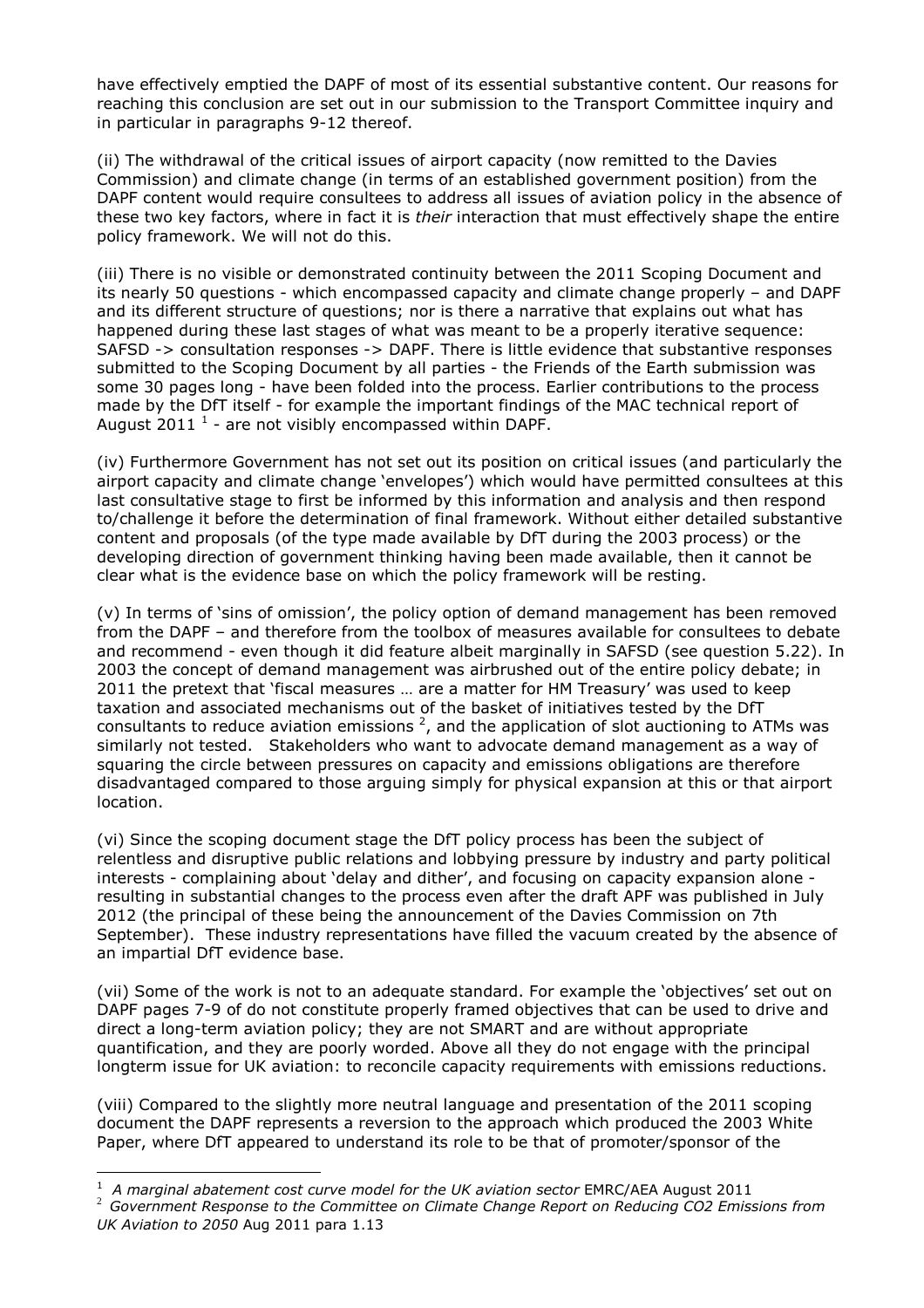aviation industry. All stakeholders in the DAPF process have a right to expect an impartially, balanced treatment of sustainability's economic, social and environmental pillars, and within each a balanced assessment of the benefits and *dis*benefits of activity – all in a way that serves the public interest rather than the aviation industry's interest more narrowly. Chapter 2 *The Benefits of Aviation* fails this test.

3. We emphasise that we have been constructive contributors to this process hithertofore. The work begun by the Coalition Government in 2010 - following the commitment in the coalition agreement ruling out new runways at Heathrow, Stansted and Gatwick - pointed to an improvement in the fundamental flaws exhibited by the 2003 process, exemplified in the Foreword by the then Secretary of State to the March 2011 Scoping Document:

"There is an urgent need for a genuinely sustainable framework to guide the aviation industry in planning its investment and technological development in the short, medium and long term. The previous government's 2003 White Paper, *The Future of Air Transport*, is fundamentally out of date, because it fails to give sufficient weight to the challenge of climate change. In maintaining its support for new runways – in particular at Heathrow – in the face of the local environmental impacts and mounting evidence of aviation's growing contribution towards climate change, the previous government got the balance wrong."

4. DAPF has absolutely fulfilled the promise and expectations of the Scoping Document, and the aviation policy process is in quite a different place at the end of 2012 than it was in 2011. The SD also set out a clear timetable providing certainty to all stakeholders that the final policy framework would be available within two years; that is much less than a protracted period required to produce the 2003 White Paper *SAFSD 1.17* 

5. **Our conclusion is that the Draft Aviation Policy Framework cannot be regarded as 'fit for purpose' and Friends of the Earth will not be complicit by pretending otherwise.** By constantly revising, fragmenting, emptying and diluting what had previously been an effective process we submit that the DfT has failed in its responsibility to engage properly and fairly with stakeholders who had an expectation of taking part in an genuinely iterative, systematic and impartial process. It is a major disappointment that something that started so well has reverted to take on precisely the same characteristics that undermined the 2003 White Paper. By not systematically building the final stage of the APF as an iteratively developed consensus (to the extent that that was possible) the DfT has undermined its credibility even before publication.**This cannot be the basis for an enduring policy framework.** The consequences - for the environment, for communities around so many airports or potential expansion sites, and the misallocation of huge private and public investments - are too large and too longterm for this policy and process failure not to be the subject of protest.

The Department for Transport has an absolute responsibility to provide an effective aviation policy framework. But since the resultant framework is inadequate, since the Davies commission on its own cannot fill the gap, and since there is now too much policy uncertainty for decision makers at every level, the DfT must provide a remedy. We would like to suggest some pragmatic ways forward but such is the muddle within what needs to be the essential interacting components of the framework that we cannot do so. But we are clear that it cannot be implemented in its current state; because the costs of failure are simply too high and because it faces the same ignominious fate as the 2003 White Paper – rapid abandonment.

Whilst the Davies commission will undertake its allotted remit over the next three years, the next and almost immediate flashpoint will be the government announcement of its response withheld from the DAPF document - to the recommendation of the Committee on Climate Change that international aviation and shipping emissions should be included within the UK carbon budget. This may or may not also identify what effectively should be the emissions 'envelope' within which any examination of airport capacity by Davies has to be contained. **Friends of the Earth strongly urges the Government to accept the recommendation of the Committee on Climate Change that aviation emissions are included in the UK Carbon Budget** because this is the essential first step to squaring the policy circle - by starting to interact the capacity and emissions 'envelopes'.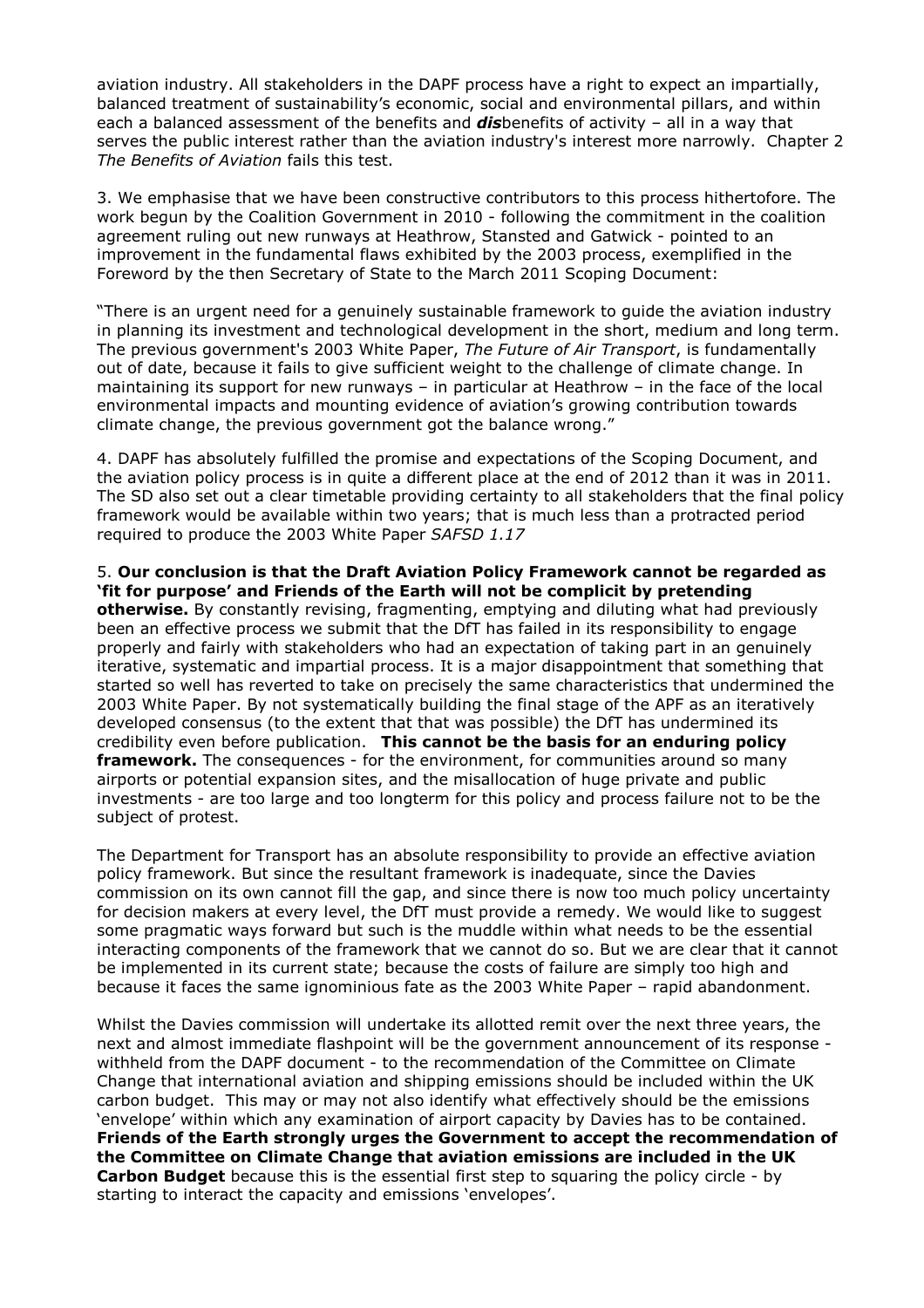But we also understand that this decision, the single most important component of an aviation policy framework, when it is shortly made known, will not itself be the subject of consultation; effectively therefore it would be imposed. This situation is surely the recipe for future disagreement and conflict rather than policy consensus, but if that turns out to be the case it will be a consequence of the DfT's mismanagement of this process.

Having set out our analysis of the inadequacies of the DAPF process as a whole our response to individual consultation questions can now be understood in context.

### **Chapter 2: The benefits of aviation**

### **Economy:**

#### *Q0. Do you agree with our analysis of the meaning and value of aviation's economic contribution, set out in Chapter 2?*

It should be noted that before the section on connectivity (the subject of official Question 1) chapter 2 begins with a section on aviation's contribution to the UK, about which consultees are not asked whether we agree with the analysis. That is not surprising as - along with the approach of the entire chapter, which is focused on the 'benefits' of aviation rather than an evenhanded review of benefits and *dis*benefits - the treatment of this issue is both partial and inaccurate, which follows a consistent pattern established in the 2003 process. The fact that, no matter how many times this approach is challenged and corrections offered – see the GACC response for the most recent example - the DfT refuses to step back from this tendentious but key promotional 'framing' is just a graphic illustration of a deeper failing in the policy process: that, in order to overcome a high level of environmental and social disbenefits, the DfT feels the need to systematically exaggerate and give undue weight to its economic 'benefits'. The policy analysis of no other transport mode (for example, of rail or bus, or even walking) is garlanded with this gratuitous presentation of economic contribution.

Despite a few references to the overall balancing exercise that the Framework claims to be undertaking afresh ("A better balance than in the past needs to be struck between the benefits aviation undoubtedly brings and its impacts, both at a global and at a local level" *Foreword, and see 1.1, 1.20, 4.1)* a basic problem remains, since for the exercise to be completed successfully would require the DfT to have demonstrated its credibility as *both* impartial evidence gatherer and then 'balancing' judge. Methodologically the terms 'benefit', 'impact' and 'cost' are used promiscuously across the text, whilst 'disbenefit' does not appear once.

It is also unfortunate (to say the least) that DfT have not disclosed in the DAPF process what they finally made known to the E&CC Committee on  $16<sup>th</sup>$  October: that ".. the impact [of future emissions costs] would not be felt on the aviation and shipping industries, it would be felt on the other industries in the UK" – see footnote 14 and its associated text below. Nor does DAPF disclose that aviation operating costs, and air fares, are projected to continue to fall through to 2050, a factor which ought to be strongly weighed in this balance  $3$ 

As a small concession the DfT are to be congratulated for acknowledging, for the first time, the actual existence of the "tourism deficit" issue *2.9* before closing down that consideration with the comment that the "question is a complex one and … the evidence available to us does not show that a decrease in the number of UK residents flying abroad for their holidays would benefit overall the UK economy." This must allude to a broader econometric analysis but unfortunately the specific evidence referred to is not cited so can't be checked.

In our response to SAFSD question 5.1 we identified a series of credible and academic analyses that would allow DAPF to be based on a more balanced picture of economic contribution; we asked for them to be taken into account; but we're not at all surprised that that request has been ignored. The consequence however is that the credibility of DAPF is undermined from the start.

 $\overline{a}$ <sup>3</sup> See our Scoping Document submission (appendix A to this response) pages  $15$ -16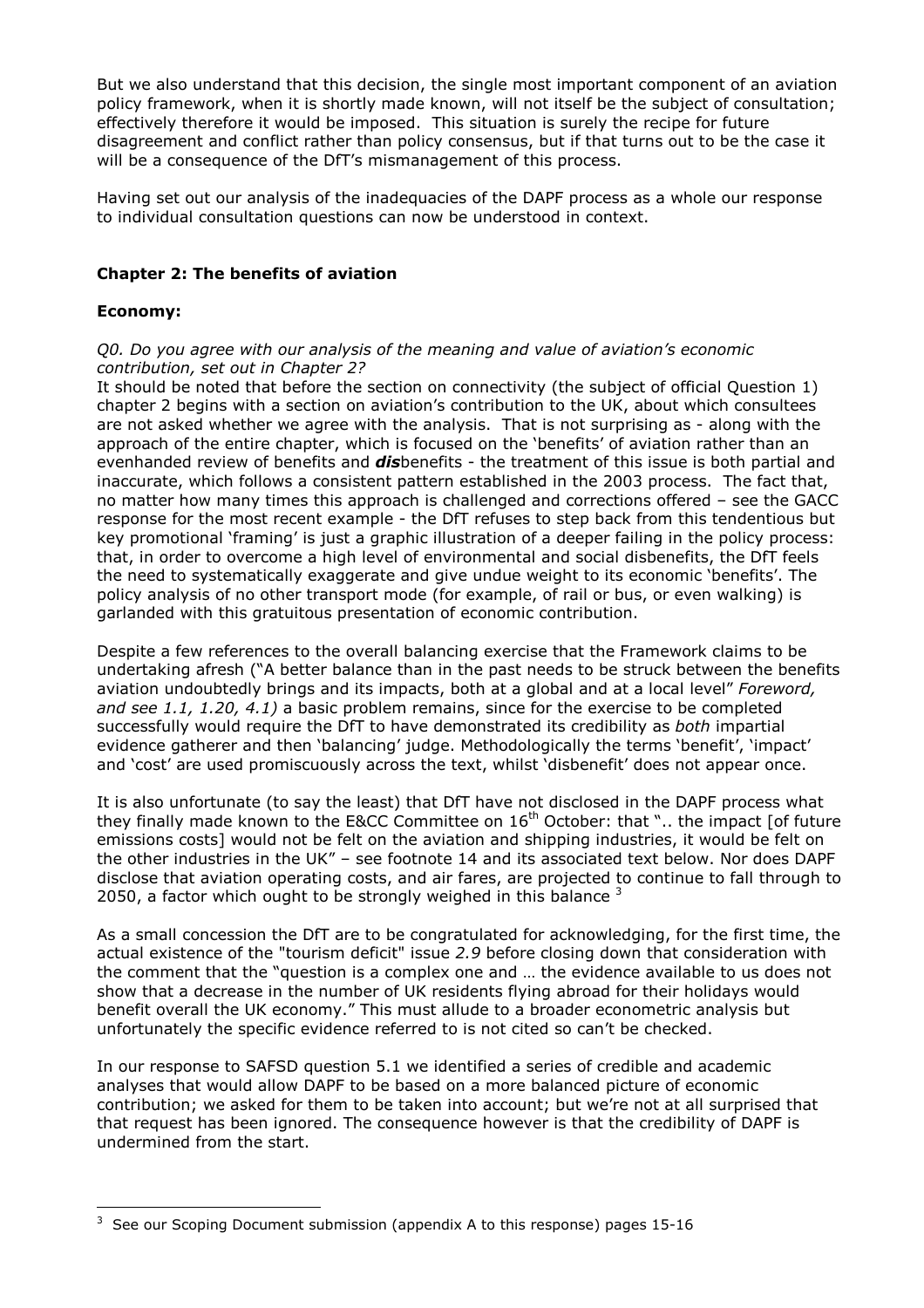**Connectivity:** *Q1. Do you agree with our analysis of the meaning and value of connectivity, set out in Chapter 2?*

We endorse the presentation of the position of existing connectivity *2.17-22* with its conclusions that *"*The UK is currently one of the best connected countries in the world" and "London is an exceptionally well served capital city: its five airports … together serve more routes than any other European city". These place in proper context the hysterical and pressurising comments that have formed so much of the backdrop to the consultation. Of the four components of the proposed short-term strategy *2.28* we generally support the approach of 'making best use of existing capacity' - which ought to be *the* priority for any transport policy framework - but the essential fifth component of demand management has quite predictably been omitted from the policy 'toolbox' (neither the term or concept features in DAPF, even though it did feature albeit marginally in SAFSD at Q5.22).

We also endorse the presentation around future connectivity in *2.22-26*; but NB not *2.27* which talks about identifying "deliverable solutions to the very difficult capacity challenge at our biggest South East airports, which is set to get progressively worse in the medium and longer term without effective action", since even the existence of this challenge cannot be debated without establishing the emissions envelope for UK aviation as well as the contribution of other factors acting to better balance demand and capacity.

### **Fifth freedoms:**

*Q2. Do you support the proposal to extend the UK's fifth freedom policy to Gatwick, Stansted and Luton? Please provide reasons if possible.* 

*Q3. Are there any other conditions that ought to be applied to any extension of the UK's fifth freedom policy to Gatwick, Stansted and Luton?* 

*Q4. Do you agree that the Government should offer bilateral partners unilateral open access to UK airports outside the South East on a case-by-case basis?*

We are not responding to these specific questions about Fifth Freedoms. They cannot be addressed outside the context of the overall capacity v. emissions interaction - which DAPF does not provide – and a detailed examination of issues at particular airports (as the GACC response demonstrates).

#### *5. Do you have any other comments on the approach and evidence set out in Chapter 2?*

Chapter 2, rather than contributing to a 'high-level strategy' instead works its way through a series of detailed and secondary issues generally from an 'expansionist' perspective; consequently there is no point in methodically commenting on each one. However the approach to regional airports *2.64*, associated enterprise zones *2.70* and LEPS *2.71* needs to be challenged. The 2003 White Paper established a conventional wisdom that became pervasive amongst local and regional decision-makers that 'airport growth = economic and employment growth'. In reality there was and is little evidence to support this proposition so it should not be surprising that the decade since 2003 witnessed example after example of overhyped airport expansions or proliferations - each bringing with it environmental impacts and infrastructure costs - followed by decline or collapse. DAPF is apparently now seeking to reinflate that myth, by giving airport locations a privileged and distorting position in the planning and investment framework, at the expense variously of town centres or Green Belts. That clear lessons from 2003 have not been learnt is unfortunately typical of DAPF's weak analysis, which involves cherrypicking claimed positive case studies whilst ignoring balancing failures.

We don't accept that LEPs should be led back down this path, or indeed that they will have the policy competence to intervene as *2.71* suggests they might. This is simply 'special pleading' by the DfT in support of the industry they are still trying to sponsor.

Finally, and not withstanding the attempted explaining-away at 2.96-97 **Friends of the Earth submits that it is not possible to establish a high level policy framework for aviation from which substantive consideration of the capacity and climate change 'envelopes' have been omitted and/or delegated elsewhere**. At the very minimum the framework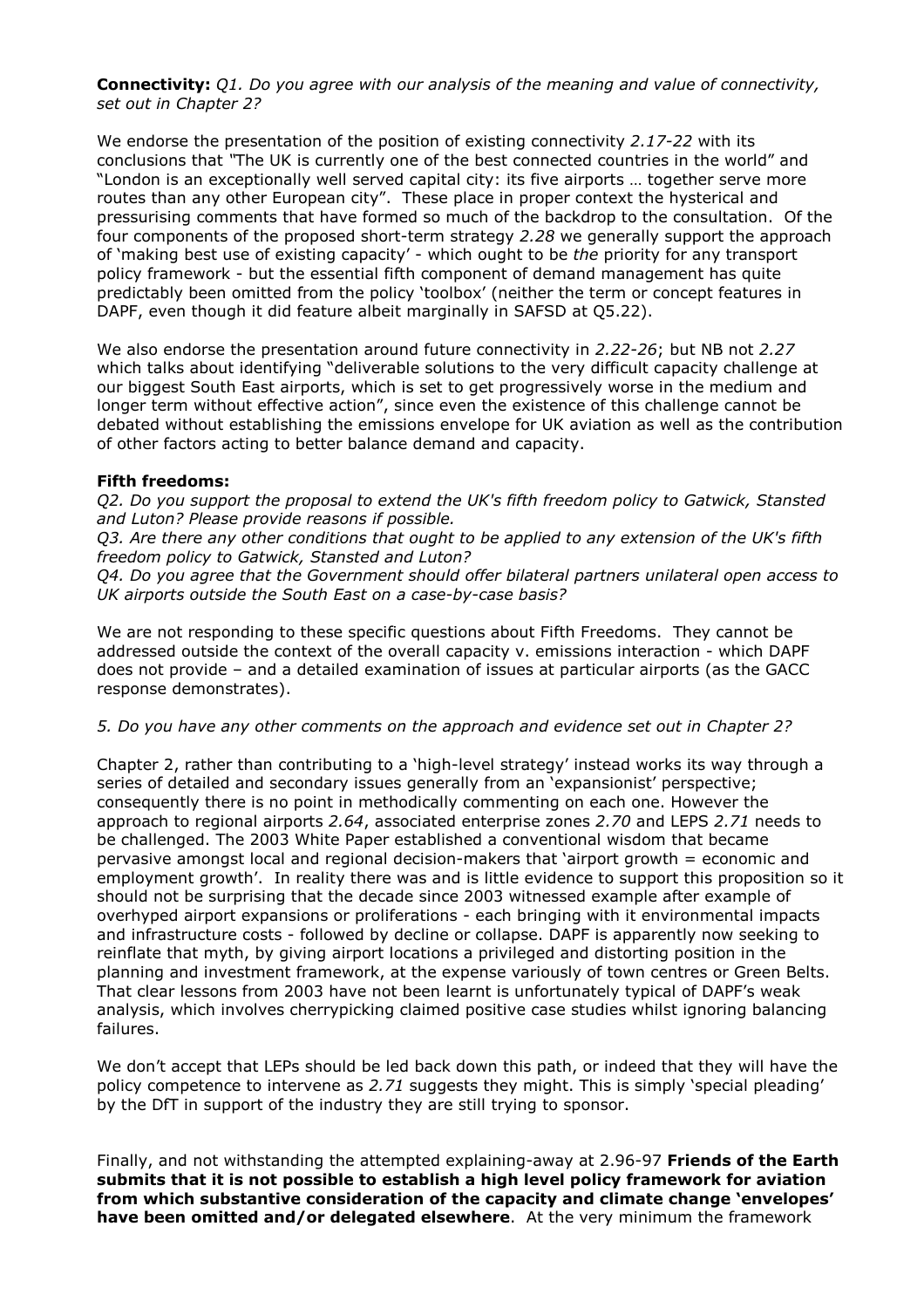has to establish **how, when and where the interaction between those two critical envelopes is to take place**, in a way which is balanced and open to challenge by all stakeholders.

### **Chapter 3: Climate change impacts**

 $\overline{a}$ 

*6. Do you have any further ideas on how the Government could incentivise the aviation and aerospace sectors to improve the performance of aircraft with the aim of reducing emissions?*

The government should only incentivise the aviation sector to reduce emissions by disincentivising i.e penalising through appropriate regulatory and fiscal regimes the industry's determination to continue to increase its absolute emissions - at 2005 these had already risen by +122% from the 1990 Kyoto baseline (16.9 MtCO2 1990 to 37.5 MtCO2 2005) - by passing through the results of technical and other efficiencies into reduced air fares through the application of its low-cost business model. On the limited point there is therefore no value in improving aircraft performance etc since that will wash through, perversely, into *increased and not reduced* emissions. Instead a cost penalty needs to be applied directly to passenger demand.

### *7. Do you have any other comments on the approach and evidence set out in Chapter 3?*

The overall approach to aviation emissions reflected by these two questions, in the text of DAPF and between the lines, is inadequate and troubling:

(a) The headline reference in *3.1* is to aviation's 2-3% contribution to global emissions (not the responsibility of the UK government), whilst the CCC projection that IAS will represent 25% of total UK emissions by 2050 (which is a government responsibility) is omitted.

(b) The newly stated policy objective *3.4 -* which was not contained in SAF or the DfT CCC response, and thus available for discussion then - deliberately creates a sequential and prioritised policy emphasis in favour of international action (not within the gift of the UK government) and by clear inference relegating UK action (which is a government responsibility). The objective itself is ambiguously worded (whether the 'aviation sector' referred to is UK only, or beyond, is unclear); inappropriately targeted at the wrong control area (global rather than UK emissions) and contains unquantified and qualifying terms (the words 'significant and cost-effective' are only relative). Sequentially international action is identified as 'the best means' (by definition, since the objective is now focused at the global level); EU level action as the 'second best option'; whereas action at the UK level is identified only in terms of generalised and relative criteria ('…that is appropriate and justified in terms of the balance between benefits and costs') *3.5* Elsewhere activity at the UK level is unfortunately described as 'unilateral action' *1.16* By contrast SAFSD put UK level action via the CCA first in its sequence of consideration *SAF 3.4*.

(c) It is disingenuous and misleading for DAPF *3.21* to imply that government has only recently (April 2012) received the CCC recommendation that aviation emissions should be included in the UK carbon budget. In fact this was first provided in the 4<sup>th</sup> Carbon Budget report of December 2010, consequently government has had 22 months to indicate its intentions yet has still not done so - including within DAPF - with barely 8 weeks remaining before the legislative deadline. In August 2011 the DfT CCC response stated that: "The Sustainable Framework for UK Aviation will use evidence and analysis from a wide range of sources, including this material to inform the Government's developing policy for reducing aviation emissions" *1.10* but in reality it has not since DAPF contains no analysis of options nor does it take forward the positive technical MAC report of the same date which is relegated to two footnote references, one of them substantially inaccurate <sup>4</sup> This failure to set out the Government position on IAS inclusion in the UK carbon budget is a major content and process flaw and we return to it in the next-but-one comment.

 $4$  The text associated with footnote 60 "... as abating emissions from within the sector is anticipated to be more difficult and therefore more costly than in other industries" *DAPF 3.15* does not we submit reflect the positive conclusions of the technical report.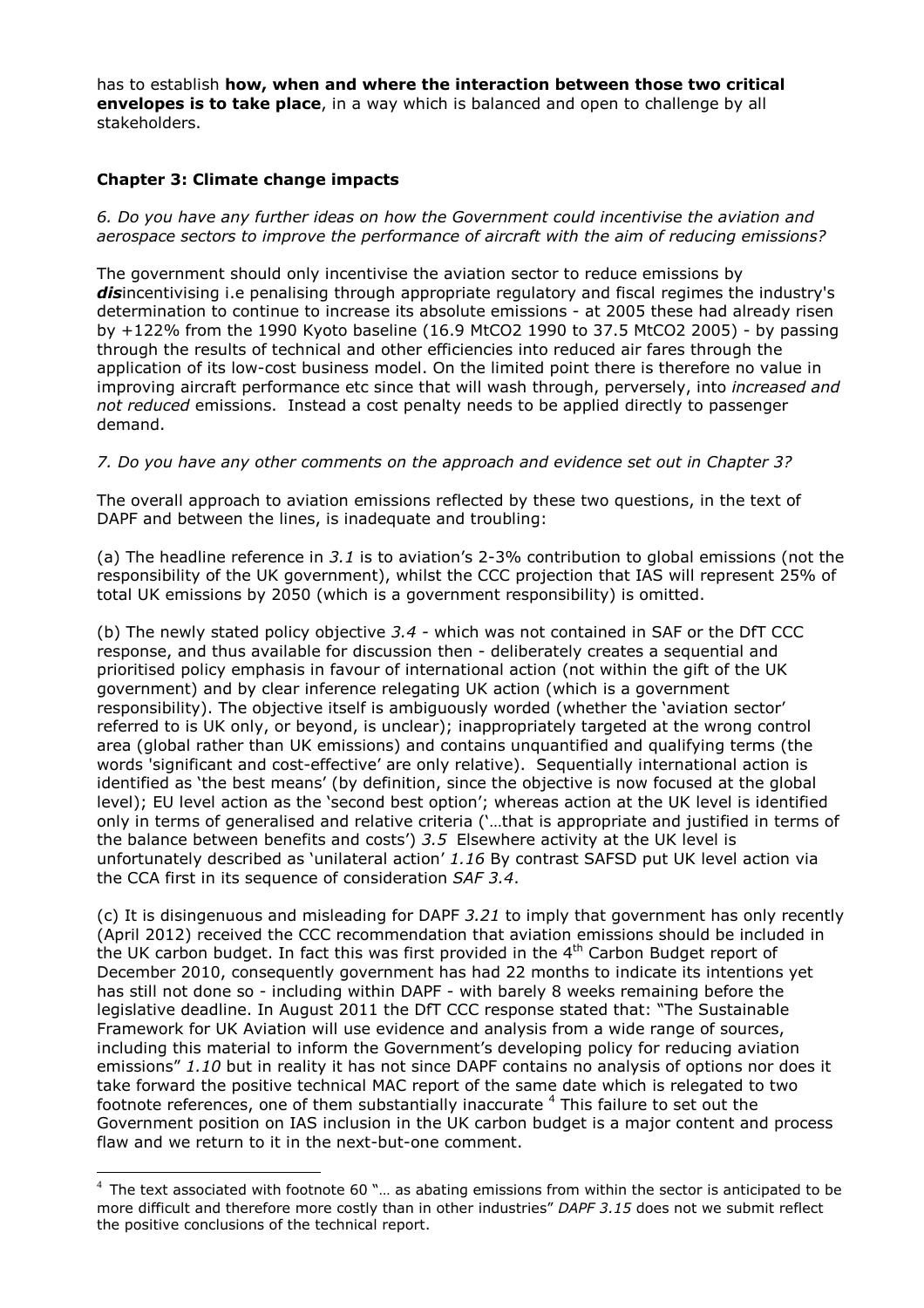(c) The MAC technical report in turn allowed the DfT CCC response of August 2011 to reach this conclusion: "The results suggest that if all policies assessed were successfully implemented, and each of them achieved the central estimate of emissions savings, UK aviation emissions could be reduced by about 20 million tonnes of CO2 (MtCO2) in 2050. This would reduce the estimate of total UK aviation emissions in 2050 (in the absence of further government intervention) under our central baseline forecast to about 30 MtCO2 in 2050." This latter number, downplayed by *CCC Response* is highly significant because it is considerably less than the 37.5 MtCO2 maximum projected by the CCC. Its omission from DAPF is unacceptably poor practice.

Going further, and accepting that implementation of the basket of emission reduction measures it modelled is not susceptible to simple generalisation, our reading of MAC chapter 7 is that the measures were selected for UK level action ("Results should thus be considered as specific to the UK." *MAC p.77*) The implication is that **the DAPF policy objective for emissions reduction focused on the international level is wrongly targeted**. This is not to argue that UK government advocacy within ICAO or in any extra-national forum should not be supported but rather that **the formulation of the policy objective has not been properly built up from the DfT evidence base.** 

(d) The DfT had one last opportunity to allow consultees to understand their general intentions about the emissions 'envelope' before the DAPF consultation closed, in the evidence given by the government minister (as it happens from DECC) and DfT officials to the Energy and Climate Change Committee hearing on IAS inclusion on 16th October. It turned out to be as evasive and contradictory as that provided by the CCC Chief Executive was unqualified in its continuing support for their recommendation for inclusion <sup>5</sup>. It is, David Kennedy said, "very clear that [non-inclusion would be] a significant change in the status quo … Second it [would be] a significant lowering of ambition under the Climate Change Act, so that we could no longer say the target in the CCA is compatible with the climate objective that it was set out to achieve. It would leave us with an ambition in the CCA that is incompatible with the commitments we have made on climate objectives in the context of the EU and the United Nations." Additionally the representatives of Sustainable Aviation (the industry initiative) <sup>6</sup> and the UK Chamber of Shipping  $^7$  both supported inclusion.

The Minister and DfT officials on the other hand said nothing about the formal decision they will disclose almost immediately after the closing of the consultation, but at the same time revealed a considerable amount about how they are approaching the issue:

(i) Despite the fact that they stated that the CCC recommendation was at top of their list of considerations (along with a technical data issue that surely CCC would have commented on at the hearing if they thought it was significant)  $^8$  the weight of their evidence nonetheless suggested that they are resisting inclusion and actively considering exclusion.

(ii) The government remains focused on its polarising 'economic impacts versus environmental

 $7\,$  "We also completely support the inclusion of shipping in UK targets and budgets."

<sup>&</sup>lt;sup>5</sup> Uncorrected evidence http://www.publications.parliament.uk/pa/cm201213/cmselectcmenergy/uc638i/uc638i.pdf David Kennedy stated that IAS inclusion is assumed in the overall UK 2050 80% reduction target, in the four carbon budgets to 2028, and DECC 2011 Carbon Plan assumptions. It involves no additional commitments or costs. Since the CCC assumption is that IAS emissions in 2050 will be 25% of the UK total, it's better to have a comprehensive accounting framework in place now. IAS inclusion is essential to maintain the integrity of the Climate Change Act; separately the EU ETS and its cap should be understand as the mechanism delivering the emissions reduction, for which its 'country allocation' mechanism is now judged to be acceptable. He concluded that there is not an evidence-based case for the lowering of the UK's emissions reduction ambition that the non-inclusion of IAS would represent. 6 "We do find the views of the CCC report acceptable for ourselves going forwards." *ibid p.9* 

<sup>&</sup>lt;sup>8</sup> "Firstly the advice from the Committee on Climate Change, which was provided in April, and their extensive efforts to consult both ourselves and the wider industry is the bedrock of that decision. … We are also … looking at important EU ETS data for aviation to understand whether the CCC methodologies would be robust enough for implementation. … Those are the key determinants." *Greg Barker ibid p.21*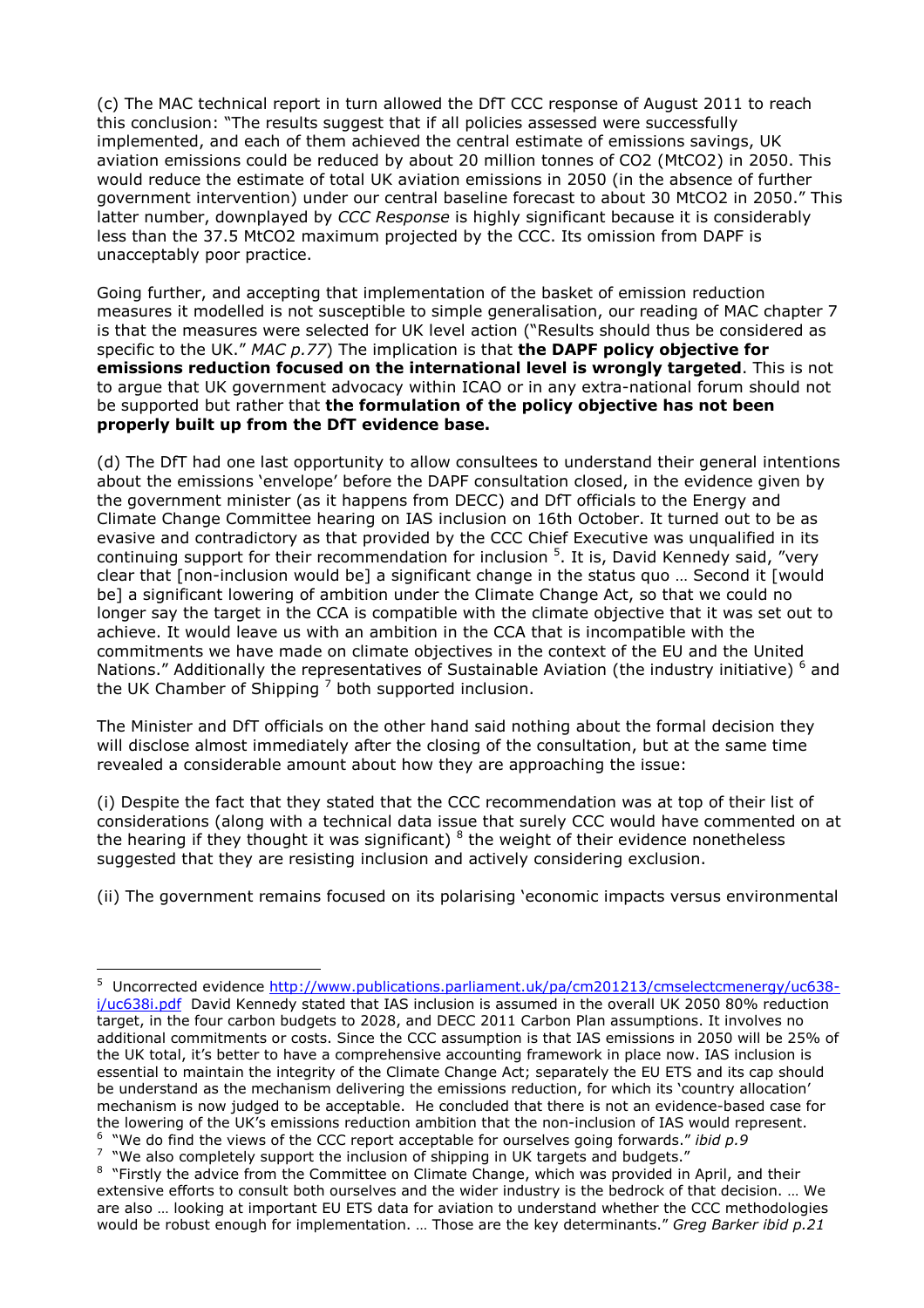impacts' analysis framework <sup>9</sup> despite the fact that the costs of IAS inclusion through to 2028 have already been allowed for  $^{10}$ ; are already contained within overall GDP estimates all the way to 2050<sup>11</sup>; that cost impacts would only be 'slightly different' between the inclusion and exclusion options  $^{12}$ ; and both industries have not raised objections  $^{13}$ . DfT are taking this position even though they don't yet have an adequate supporting analysis <sup>14</sup> nor have they shared it with the CCC  $<sup>15</sup>$ </sup>

(iii) The reason for this continued concern about economic costs is however finally disclosed. Friends of the Earth's long opposition to the privileged treatment of aviation emissions arises on our understanding that higher costs will inevitably be imposed on all other economic and social sectors; why this should be justified either in economic terms or on grounds of political fairness has never been explained. The unease of the DfT about this plain inequity - and behind them no doubt there are the sharper voices of the Treasury - is now publicly expressed for the first time - except not in the public DAPF consultation: ".. the impact would not be felt on the aviation and shipping industries, it would be felt on the other industries in the UK"  $^{16}$ .

So the DFT are revealed to have failed to contribute to achieving internal consistency across all-government policy. On the one hand for the last decade they have relentlessly promoted and defended the absolute, longterm and major expansion of aviation emissions; on the other. when the future cost consequences to UK PLC of this finally start to 'come home to roost' there is at best resort to technical manoeuvring and at worst a continuing attempt to practice a sleight of hand that would only apparently move IAS emissions off the UK's books whilst in reality pushing per capita emissions way beyond the agreed 2050 maximum (see footnote 20).

(iv) Surely the policy focus on an *international*-level agreement *3.4* must result in a possibly infinite postponement of the UK tackling its aviation emissions, and one visibly held hostage by ICAO. Such an agreement - outside the gift of the UK government - is the 'bird in the bush' that has so far remained beyond reach for more than a decade, whereas inclusion in the UK carbon budget would be a `bird in the hand' precisely because it is in UK government's gift.  $^{17}$ 

(v) Sometimes the DfT or Goverment logic was quite bizarre, arguing that the CCC existing

<sup>&</sup>lt;sup>9</sup> "We will want to look very carefully at the environmental impacts of any decision to include, but also the economic implications." DfT official *ibid 22*

 $10$  "We agree with the committee [CCC] that at carbon budget four we have set the carbon budget levels at a level that reflects international emissions and, therefore, we have accepted the cost and the emission savings up to carbon budget four." DfT *ibid 22*

<sup>&</sup>lt;sup>11</sup> "Although there is a difference [between inclusion v. exclusion], the cost is still consistent with the overall cost that the CCC has advised upon. The 1.5% to 2% of GDP [ that is for the entire economy which appear to be what DfT claim to be worrying about] out to the very long run that is the overall cost that has been estimated already includes aviation and shipping." DECC official *ibid 24* <sup>12</sup> DfT official *ibid 22*

<sup>13</sup> "*Q84* … Given that we have had representatives from the aviation industry and the shipping industry in the UK sitting in front of us just before you who both said that they were comfortable with bringing aviation and maritime emissions into the target and were comfortable with the CCC's recommendations, wouldn't it be rather odd if the Government therefore didn't adopt the CCC's recommendations, given that the industries themselves have said they are comfortable with it? *Rupert Furness*: We are taking a note of what the industry says and a particular note of what the CCC says and we will be publishing our report before Christmas." *ibid 30*

 $14$  "[Difference in costs] Beyond the fourth carbon budget, exactly. The committee have said it would cost between 0.5% and 2% of GDP. We have done some *very initial analysis* that suggests that the cost would be to a *certain degree less* than that if they were not included but equally you would not get the environmental benefits beyond carbon budget four." *Our emphasis* DfT *ibid 27*

 $15$  DK "... we have set out a very robust case for inclusion. I haven't seen any arguments against inclusion. *ibid 5*

 $16$  "The key thing is that the impact of inclusion is not on the aviation and shipping sectors, it is on the other sectors." "… the impact would not be felt on the aviation and shipping industries, it would be felt on the other industries in the UK"; and "Inclusion also assumes a higher level of effort from other sectors of the economy." DfT officials *ibid 31, 30 and 22*

 $17$  "If the ambition at the international level was exactly the same and an 80% reduction by 2050 then there would be absolutely no impact of bringing them into UK carbon budgets because you are in effect doing exactly the same thing." DfT official *ibid 26*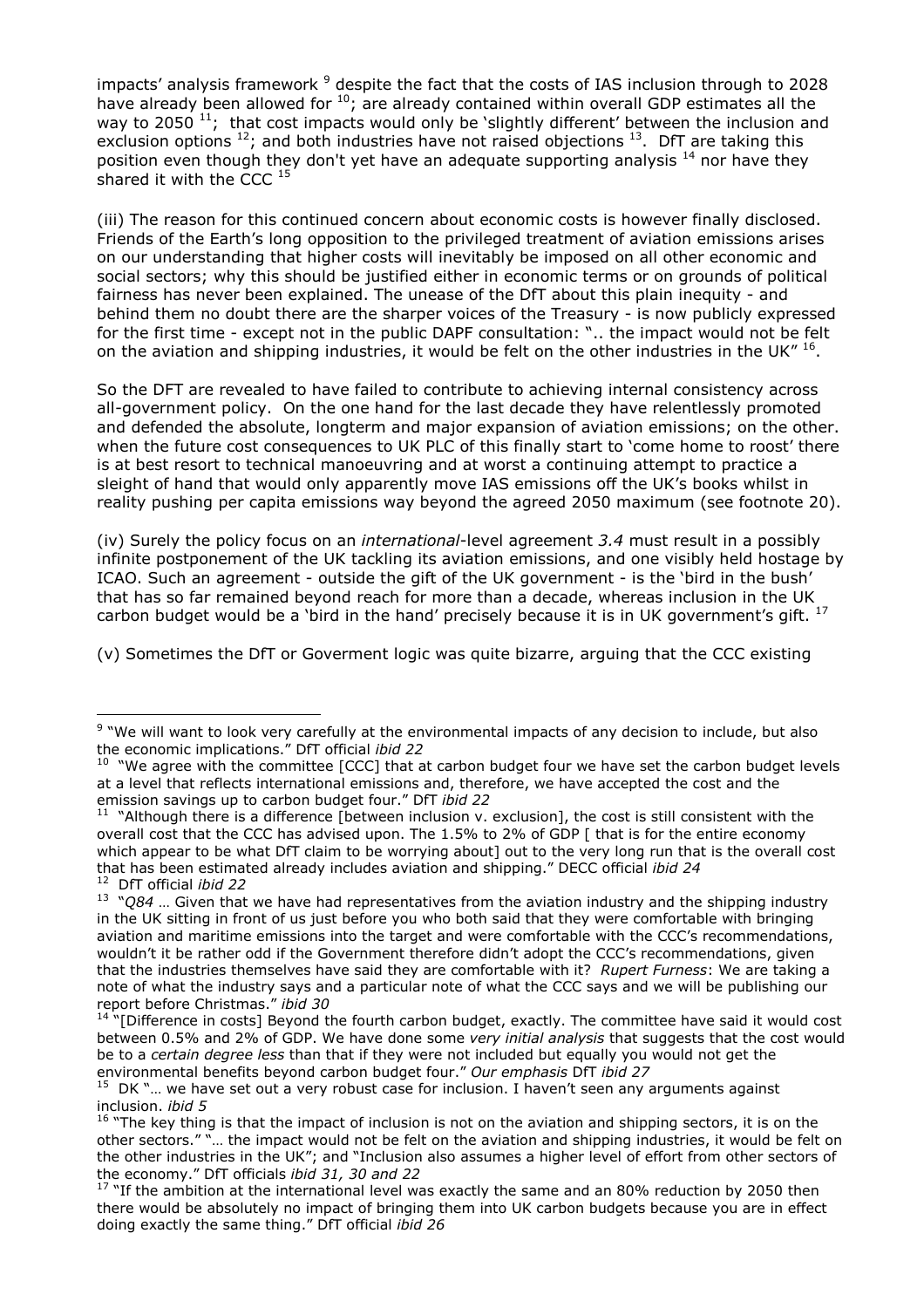assumption of *inclusion* through to 2028 could be a justification for an *exclusion* decision <sup>18</sup>; or that the IAS 'headroom' already included within the carbon budget meant that formal inclusion is somehow irrelevant!<sup>19</sup> The CCC's primary focus on maintaining the integrity of the overall UK carbon budget seems far more credible and consistent.

(vi) Notwithstanding the fact that the risk that IAS non-inclusion poses to the integrity of the Climate Change Act framework as a whole is accepted across Government  $20$ , the hearing makes clear that whereas the CCC and DECC are trying to uphold the overall objective, consistency and logic of the Act, DfT seems willing to try exploit the wording of the Act which postponed determination of inclusion because of then uncertainties in the EU ETS accounting mechanism  $21$ . Indeed there are good grounds to suspect that DfT officials are the least contemplating a significant undermining of the Climate Change Act, and this of course would be a good reason to explain their evasive behaviour within the DAPF consultation.

There are two ways of resolving the 'inclusion dilemna': CCC says do so by treating aviation emissions in the same way as all other sectors and include them in the UK carbon budget (except of course they'd be starting from a hugely privileging 2005 baseline!); whereas the DfT approach is to at least contemplate moving IAS emissions permanently offshore and off the UK books into some as yet uncreated international framework. This would embed the temporary inconsistency between the IAS sector and the 'All other UK economic & social sectors' on a permanent basis and in a way that is hugely damaging to both the UK 2050 emissions outcome and the objective behind the CCA which is to avoid dangerous climate change <sup>22</sup>

**Conclusions on Climate Change:** DfT failure to disclose their approach to aviation's emissions envelope is an increasingly visible threat to integrity of the Climate Change Act and the expert Committee on Climate Change, the second alongside the 'Dash for Gas' <sup>23</sup>. The proposed climate change objective is wrongly targeted towards the global level and ignores the opportunity that the DfT itself demonstrated last year in its MAC report to reduce the UK's own aviation emissions.

 $18$  "... the key thing that the bar chart demonstrates is that through to at least 2027 there is the headroom, so they are already anticipated to be in there. Where they are accounted for is a technical treatment but from a practical point … in the carbon budgets that we have already set through to 2027 we have taken account of them. So whatever accounting treatment we opt for [that is, either inclusion or exclusion], it shouldn't been seen as a watering down." Minister *ibid 28*

 $19$  29 DECC "it is important to have the point in mind that at 31 December nothing actually changes if you don't make a physical mathematical adjustment to the numbers that are in the budget by regulation because policies have been set on the basis to leave that by taking it into account." DECC *ibid 29* So the IAS headroom would continue to be there, but the accounting treatment would simply remain inconsistent

<sup>&</sup>lt;sup>20</sup> "We all agree that excluding them and not tightening the 80% target for other sectors would effectively be a watering down of the overall commitment unless the international agreement on aviation and shipping had delivered you effectively an 80% reduction from those emissions as well." DECC official *ibid 28* And also see: "If we decided to stick with an 80% target in 2050 for all sectors except international aviation and shipping and then you added those emissions on, for the UK you would be then adding somewhere in the region of half a tonne per capita, so going from roughly 2.2 to 2.7 per head. If all other countries in the world were to adopt a similar approach and you multiplied that shared effort at a level of 2.7 instead of 2.2 you then significantly reduce the chances of hitting your 2 degrees temperature rise by 2100." DECC official *ibid 25* 

<sup>&</sup>lt;sup>21</sup> "From carbon budget five, from 2028 onwards, they have not been set yet and the question is do we formally bring them in or do they stay out as they are currently, given the wording of the Act? The Act currently does exclude them." DfT *ibid 23*

<sup>&</sup>lt;sup>22</sup> "Q77. ... One way or another it has to be included and if one way or another it is not included it is a significant watering down of our commitment. 160 is our target, isn't it? *Emma Campbell*: That is correct, but the Act at the moment does exclude them. The Act at the moment is your relatively lower level of ambition, if you like. What we have signed up to is going slightly further than the Act so far because we have signed up to it including international aviation and shipping within that 160 million tonnes in 2050. So what you have said is correct, but the Act at the moment is that lower level."

<sup>23</sup> http://www.theccc.org.uk/news/latest-news/1215-ccc-writes-to-ed-davey-over-government-stanceon-unabated-gas-fired-generation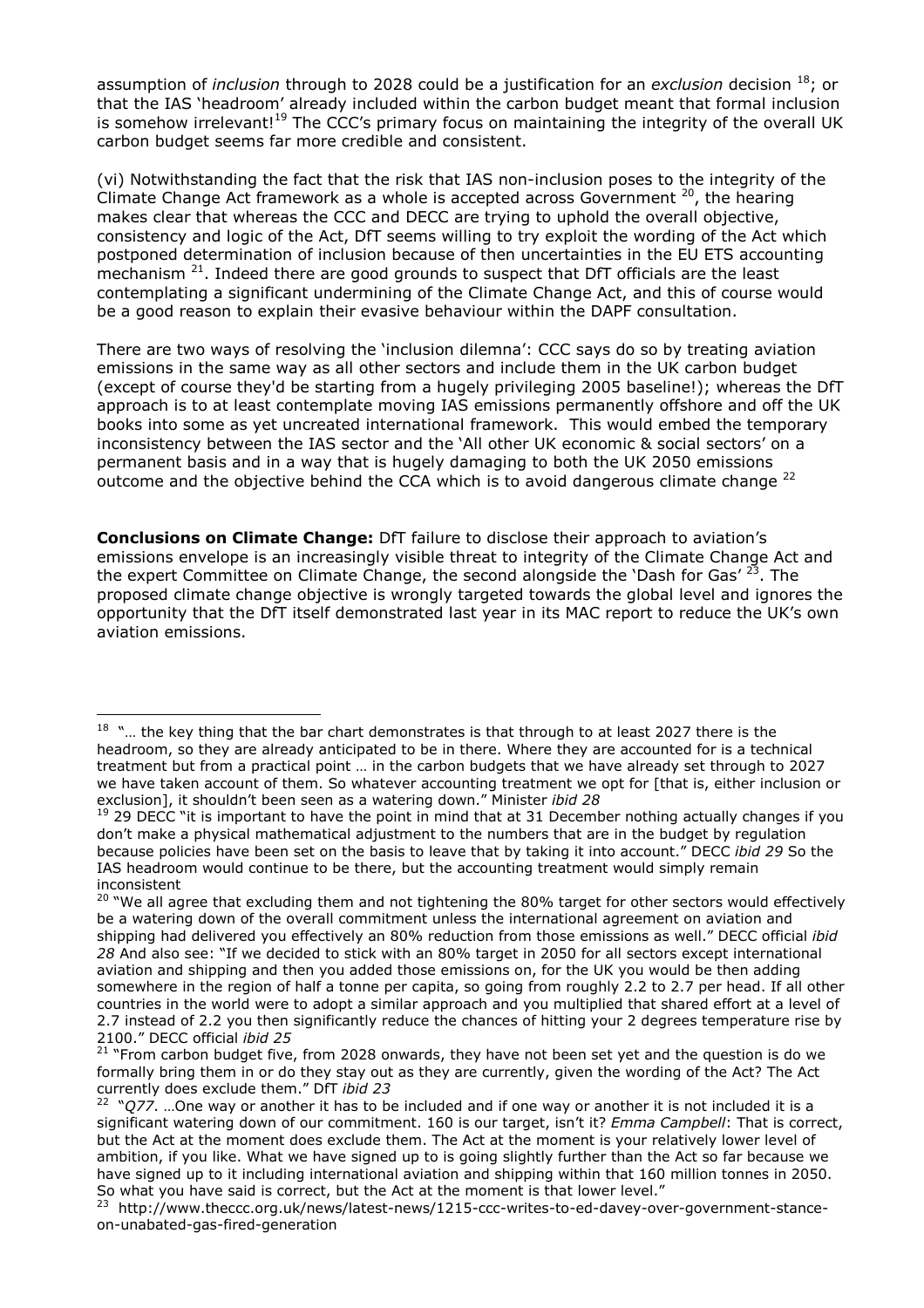### *Q7A Do you agree with the proposals in relation to surface access*

DAPF examines issues around surface access to airports *2.80-94, 5.31-42, 6.9-10* but the consultation does not include a question about SA policy so we've added this one as well.

One of the claimed advantages of expanding airport infrastructure is that the cost infrastructure costs of so doing - which are very considerable; the SA costs for a new Estuary airport has been identified by the London Mayor at £30 billion  $24$  - will largely be met by the private, and not the public, sector. However this advantage is immediately forgotten by airport operators (with the exception of the three major SE airports) when they bring forward particular proposals for improved surface access for which they then request public funding.

DAPF *2.80* contains in microcosm the contradictions created but not resolved within DAPF as a whole: trying to support capacity expansion without at the same time **requiring** that this can only take place if it is accompanied by absolutely lower (in this case, surface acess) emissions. So the test to be applied to any showcase examples (e.g in *2.81* or *2.85)* would be what happens as a result of the investment to surface emissions, and - if they facilitate operational expansion – to either a nett decrease or increase in combined surface+airside emissions.

The resolution of this policy tension requires the creation of a virtuous circle, whereby operators seeking to expand traffic generating airside operations (for their own commercial benefit) should also bear the costs. And this - in theory - is what the terms of the 2003 ATWP *4.56-58* actually required *<sup>25</sup>*: that airports should bear their own surface access improvement, proportionate to the traffic generated. Except that this stricture was never respected by private and public decision makers alike; and now it has been watered down in DAPF<sup>26</sup>

In relation to the medium/longterm we support the principle of *2.88* (and its elaboration in *2.89*) that the aviation and high speed rail strategies should be aligned – as we said in our HS2 response. On a point of detail, but an important one, when *2.94* talks about "the high speed rail link to [Birmingham] airport", the DfT should avoid creating a misleading impression that the HS2 alignment connects into the existing Birmingham International station; whereas in fact there will be an approximate 1 mile gap between an HS2 station and the airport. Any time penalty incurred in crossing that gap will influence surface modal choice (e.g more towards car) and erode ambitions that the HS2 link "could provide opportunities to reduce pressure on congested airports in the South East."

On a particular aspect of rail access: please consider adding the suggested wording at the end of this 2.83 sentence, in order to avoid wasting resources on developing unviable schemes and prevent airport operators confronting more realistic surface access strategies based round the demand management of parking:

"2.83 Rail offers opportunities for efficient and environmentally-friendly connections to airports, particularly for larger airports where passenger numbers are sufficient to justify fast and frequent services. *New heavy rail access to airports below ?? mppa is however unlikely to* 

 $\overline{a}$ 

<sup>26</sup> "We are already contributing funding to make this [to improve surface access to airports across the country] happen." *2.81 and* "All proposals for airport development must be accompanied by clear surface access proposals which demonstrate how … increase the use [*note that 'use' is a less stringent requirement than 'proportion'*] of public transport by passengers to access the airport, and …" *6.9 and* "The general position is that developers should pay the costs of upgrading or enhancing road, rail or other transport networks or services where there is a need to cope with additional passengers travelling to and from expanded or growing airports. Where the scheme has a wider range of beneficiaries, the Government will consider, along with other relevant stakeholders, the need for additional public funding on a case-by-case basis." *6.10*

<sup>24</sup> www.standard.co.uk/news/mayor/boris-johnson-estuary-airport-to-cost-taxpayer-30-billion-8197396.html <sup>25</sup> "Increasing the proportion of passengers who get to airports by public transport can help reduce road congestion and air pollution. We expect airport operators to share this objective, and to demonstrate how they will achieve it in putting forward their proposals for developing new capacity." *And "*The Government expects developers to pay the costs of up-grading or enhancing road, rail or other transport networks or services *where these are needed to cope with additional passengers traveling to and from expanded or growing airports*. Where the scheme has a wider range of beneficiaries, the Government … will consider the need for additional public funding through their investment programmes on a case-by-case basis." *our emphasis*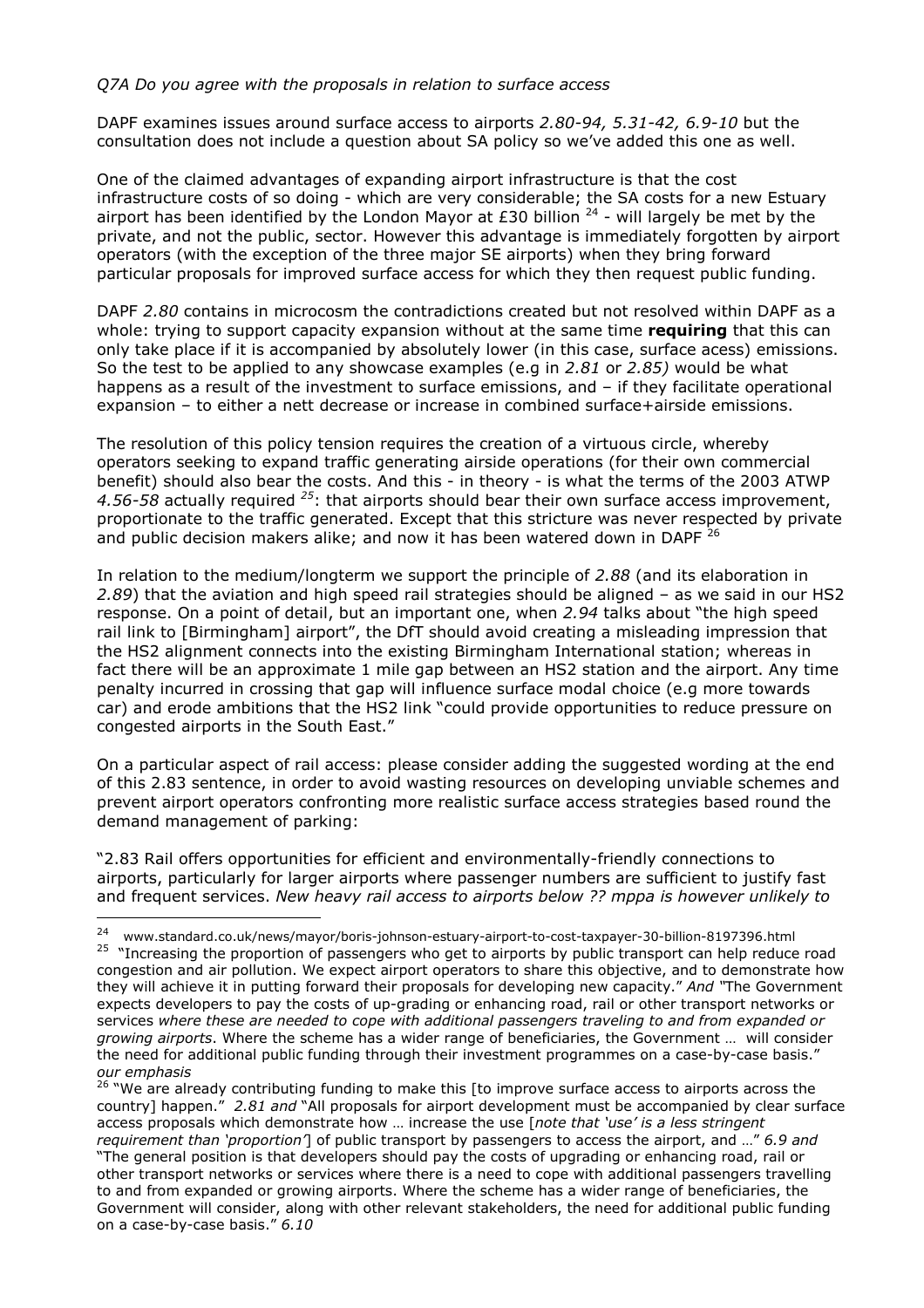*prove cost-effective."* 

### **Chapter 4: Noise and other local environmental impacts**

*8. Do you agree that the Government should continue to designate the three largest London airports for noise management purposes? If not, please provide reasons.* 

*9. Do you agree with the Government's overall objective on aviation noise?* 

*10. Do you agree that the Government should retain the 57 dB LAeq,16h contour as the average level of daytime aircraft noise marking the approximate onset of significant community annoyance?* 

*11. Do you think that the Government should map noise exposure around the noise designated airports to a lower level than 57 dBA? If so, which level would be appropriate?* 

*12. Do you agree with the proposed principles to which the Government would have regard when setting a noise envelope at any new national hub airport or any other airport development which is a nationally significant infrastructure project?* 

*13. Do you agree that noise should be given particular weight when balanced against other environmental factors affecting communities living near airports?* 

*14. What factors should the Government consider when deciding how to balance the benefits of respite with other environmental benefits?* 

*15. Do you agree with the Government's proposals in paragraph 4.68 on noise limits, monitoring and penalties?* 

*16. In what circumstances would it be appropriate for the Government to direct noise designated airports to establish and maintain a penalty scheme?* 

*17. In what circumstances would it be appropriate for the Government to make an order requiring designated airports to maintain and operate noise monitors and produce noise measurement reports?*

*18. How could differential landing fees be better utilised to improve the noise environment around airports, particularly at night?* 

*19. Do you think airport compensation schemes are reasonable and proportionate?* 

*20. Do you agree with the approach to the management of noise from general aviation and helicopters, in particular to the use of the section 5 power?* 

*21. What other measures might be considered that would improve the management of noise from these sources?* 

*22. Do you have any further ideas on how the Government could incentivise the aviation and aerospace sector to deliver quieter planes?*

*24. Do you think that noise regulation should be integrated into a broader regulatory framework which tackles the local environmental impacts from airports?* 

*27. Do you agree that the Civil Aviation Authority should have a role in providing independent oversight of airports' noise management?*

We are not responding to these detailed questions about noise, because the focus of our work on aviation is around climate change. We will leave this issue to the more expert consideration of such as AEF and HACAN. In one sense the detailed coverage of this section and Annex D could be an essential replacement for the guidance previously provided by PPG 24 which was so carelessly discarded during the NPPF process. However what we understand to be an attempt to transfer responsibility to individual LPAs to create their own effective noise control regimes <sup>27</sup>, and an equal emphasis on voluntarism <sup>28</sup>, just comes across as framework naivety which will leave airport communities vulnerable to unacceptable impacts. The proposed noise approach does not appear to have the necessary certainty that such communities have the right to expect.

*Q23. Do you believe that the regime for the regulation of other local environmental impacts at airports is effective?* 

No, the overall government regime for the regulation of air pollution has not been effective –

 $\overline{a}$ <sup>27</sup> "Consistent with this framework, local planning authorities therefore have a responsibility to ensure that this element of the balanced approach is implemented in the context of their local plan policies, including any on noise." DAPF *4.34*

 $28$  "At all other airports where additional airport capacity is being considered, local communities are encouraged to work with airports to develop acceptable solutions which are proportionate to the scale of the noise problem and be involved in discussions about the acceptable limits of noise." DAPF *4.43*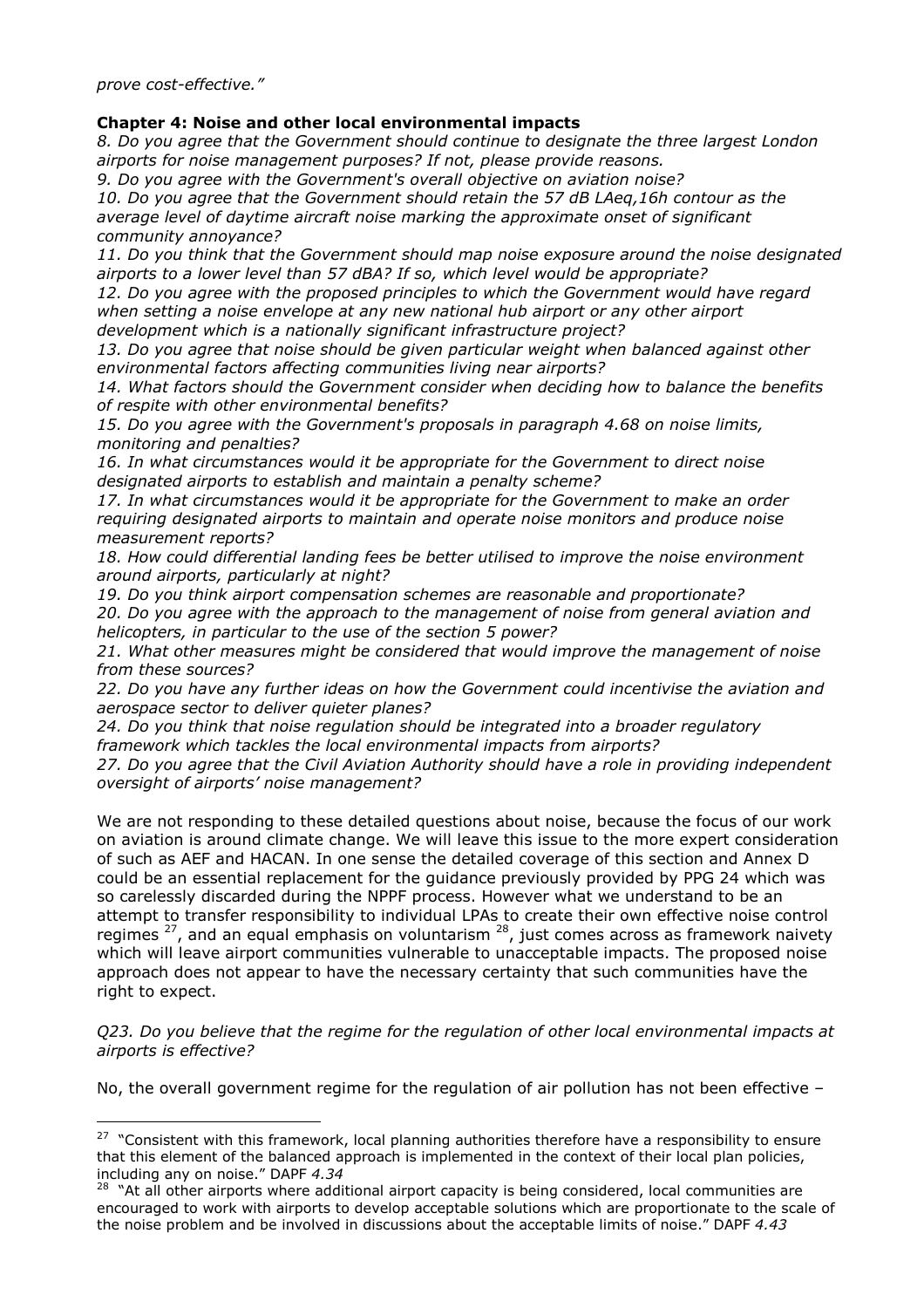there has been a failure to bring down air pollution to within EU legal limits by the dates required everywhere, and particularly at Heathrow. While it is only in London that compliance with EU limits for particulate (PM10) air pollution have been a recent issue, WHO guidelines are twice as stringent as EU limits for PM10. Standards for finer PM2.5 particles are already in place to be met in the future, and 2013 will see a review with the EU 'Year of Air'. Generally so not just related to aviation & related sources - the UK government compliance record, based on actually taking action in response to exceedances, is extremely poor. From a total of 43 UK zones, 28 have no time extension granted or plan in place to comply; the UK faces infraction action on this account.

For Heathrow the evidence is very clear. The GLA pollution maps for London<sup>29</sup> show Heathrow clearly exceeding and being set to continue to exceed legal limits; the Mayor's Air Quality Strategy has a map showing the Heathrow area and roads around exceeding for  $NO2^{30}$ ; and the London Assembly report 'Tackling air and noise pollution around Heathrow' of March 2012 sets out the current situation and the ongoing problem with exceedances (chapter 2)  $^{31}$ .

So contrary to what *4.100* states, surely the fact that airport operators 'have no legal duties in relation to management of air quality' *does* appear to have been an impediment to action at Heathrow. And describing Heathrow's non-compliance as 'a particular hotspot' (4.99) is a misleading understatement that doesn't acknowledge the current failure to comply with EU limits. Nor does it communicate that failure to meet EU limits is still projected to be the case in 2015 which is the latest possible date for compliance with NO2 limits (and only then if a time extension is granted, which in turn would only be possible if plans showed how compliance would be achieved by the 2015 date). So – changing the wording of *4.100 –* we suggest that *'*Airport operators *should be given* legal duties in relation to management of air quality".

Given the contribution of road traffic to air pollution (see appendix 4 of the GLA report for the situation around Heathrow), these major air quality exceedances remain a major obstacle to expansion of the airport and, regardless of decisions about *additional* runway(s), have to be stopped.

There is acknowledgement in the draft APF that air pollution from aviation includes both that from planes and associated traffic (4.99) – but there must be clarification and re-assessment of what is understood to be the modelling assumption that aircraft above 1,000 metres have no air pollution impact.

We have seen the comments made by SSE (Stop Stansted Expansion) on this topic and support them.

## **Chapter 5: Working together**

 $\overline{a}$ 

*Q25. Do you think Airport Consultative Committees should play a stronger role and if so, how could this be achieved?*

We have already answered this question last year (see appendix A); our expectation in 2012 was to receive specific proposals that would remedy the longstanding inadequacies in the governance framework for ACCs as a result of their lack of independence from the airport over whose activities they were meant to be mediating; instead they are generally 'creatures' of that airport, functioning more as a users group. Despite the platitudes in 5.1 and 5.4  $32$  - and the specific reference in 5.2 that 'local community groups in particular felt there was room for

<sup>29</sup> http://data.london.gov.uk/laei-2008-concentration-maps

<sup>&</sup>lt;sup>30</sup> http://www.london.gov.uk/sites/default/files/Air%20Quality%20Strategy%20v3.pdf page 85 31 http://www.london.gov.uk/publication/tackling-air-and-noise-pollution-around-heathrow

<sup>&</sup>lt;sup>32</sup> "..we recognise that what happens around airports really matters to the communities who live and work there, and a national aviation policy can only be successful if it provides a sensible approach to addressing the concerns of communities" and ".. we think there is considerable scope to enhance the existing tools for local engagement with the aim of improving the quality of information produced, increasing the breadth of representation, …"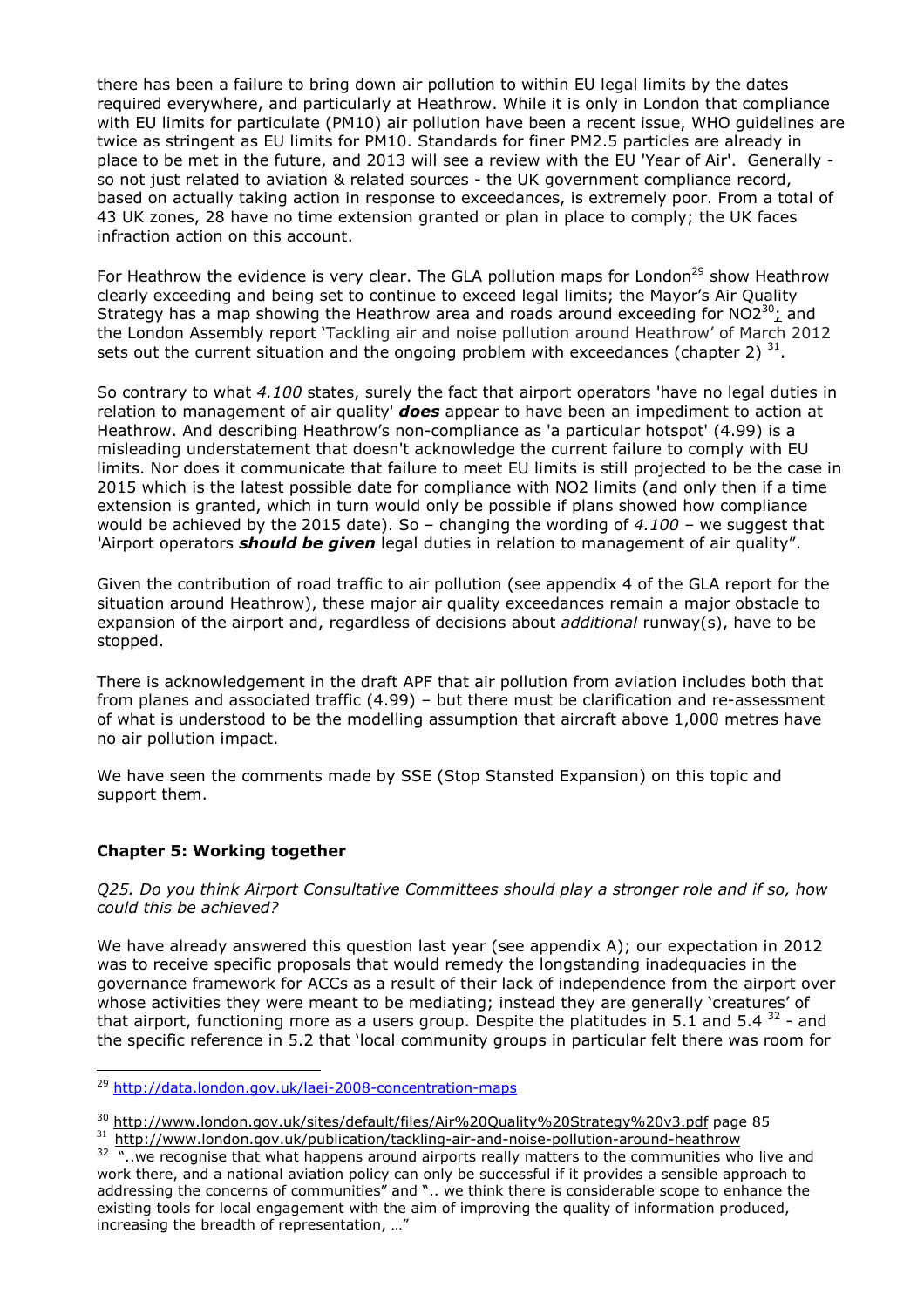improvement' - which is tantamount to saying that these groups were substantially critical of the present arrangements - the proposed changes affecting governance effectiveness are almost worthless, because they will be circumvented: "the chairmanship of ACCs should be advertised externally and appointments should be for a fixed term in accordance with good practice in public appointments." *5.18* 

What is the point of undertaking a strategic review, encouraging a substantial consultation response, recognising the need for change … and then doing almost nothing!

#### *Q26. Is there a case for changing the list of airports currently designated to provide consultative facilities?*

There would certainly be no point if the governance framework remains utterly ineffective.

### *Q28. Do you agree with the Government's overall objective on working together?*

No we don't – for two reasons: because it's based on a continuation of 'voluntarism' by the DfT - thus airport operators are only to be 'encouraged' to change their practice. Q - why should they, when it's not in their interest to surrender their existing dominant role? - despite the fact that these governance arrangements are set up by statute, and have been allowed to continue to operate ineffectively by the DfT because the latter are essentially protecting the dominant role of the operators. And secondly because the proposed changes are feeble. This is another specific example where aviation policy is not being directed by DfT in the public interest, but rather in the industry's interest.

### *Q28A Do you agree with the proposals in relation to the planning framework?*

It is noted that the consultation does not include any questions about *Chapter 6 Planning*, which is an unacceptable omission; so we've added this one.

It has been known for some time that, in a major change from the 2003 framework, the DfT intended that its successor would not be 'locationally specific'; whereas the 2003 White Paper had, airport by airport, identified the scale of expanded capacity that would be supported at that location, which then fed across to the planning framework, where the content of the White Paper was used by individual airport operators in support of planning applications. This major shift in approach obviously prompts a very important question: in the absence of locationally specific guidance how will expansion proposals at individual airports be prepared and then taken through the planning process? The Scoping Document did canvass views on this ("… we welcome responses [on the NPPF] from aviation stakeholders with an interest in planning") and Friends of the Earth set out at some length some initial thoughts on the complexities and difficulties created by the changed approach (appendix A p.11-12).

The approach of DAPF to this issue - which followed the publication in March 2012 of the National Planning Policy Framework - is wholly inadequate. DAPF paras 6.3-6.5 and NPPF para.33 are not just excessively brief but almost contentless in terms of substantive guidance to Local Planning Authorities, airports and the communities around them. The meeting on 9th October also confirmed that the final APF would not constitute a National Planning Statement, which appears to contradict the position advanced in SAF SD ("The final aviation framework document will fulfil the role of a national planning policy for aviation." *2.17*)

When asked a series of points about how LPAs etc would be able to assess and determine airport applications - how would an LPA deal with impacts beyond its boundaries; or cumulative impacts e.g at a national level including emissions; or pre-emptive 'first come, first served' applications by airports seeking to secure for themselves a portion of a limited and diminishing national capacity allowance? – DfT officials had no answers whatsoever to offer except that in general planning issues were the responsibility of another department (DCLG). It seems to be the case that the DfT has not considered how the previous locationally specific planning framework should be replaced, or the consequences to all stakeholders of leaving a framework vacuum. When NGOs suggested that there might be a need for LPA guidance this was noted as a new thought.